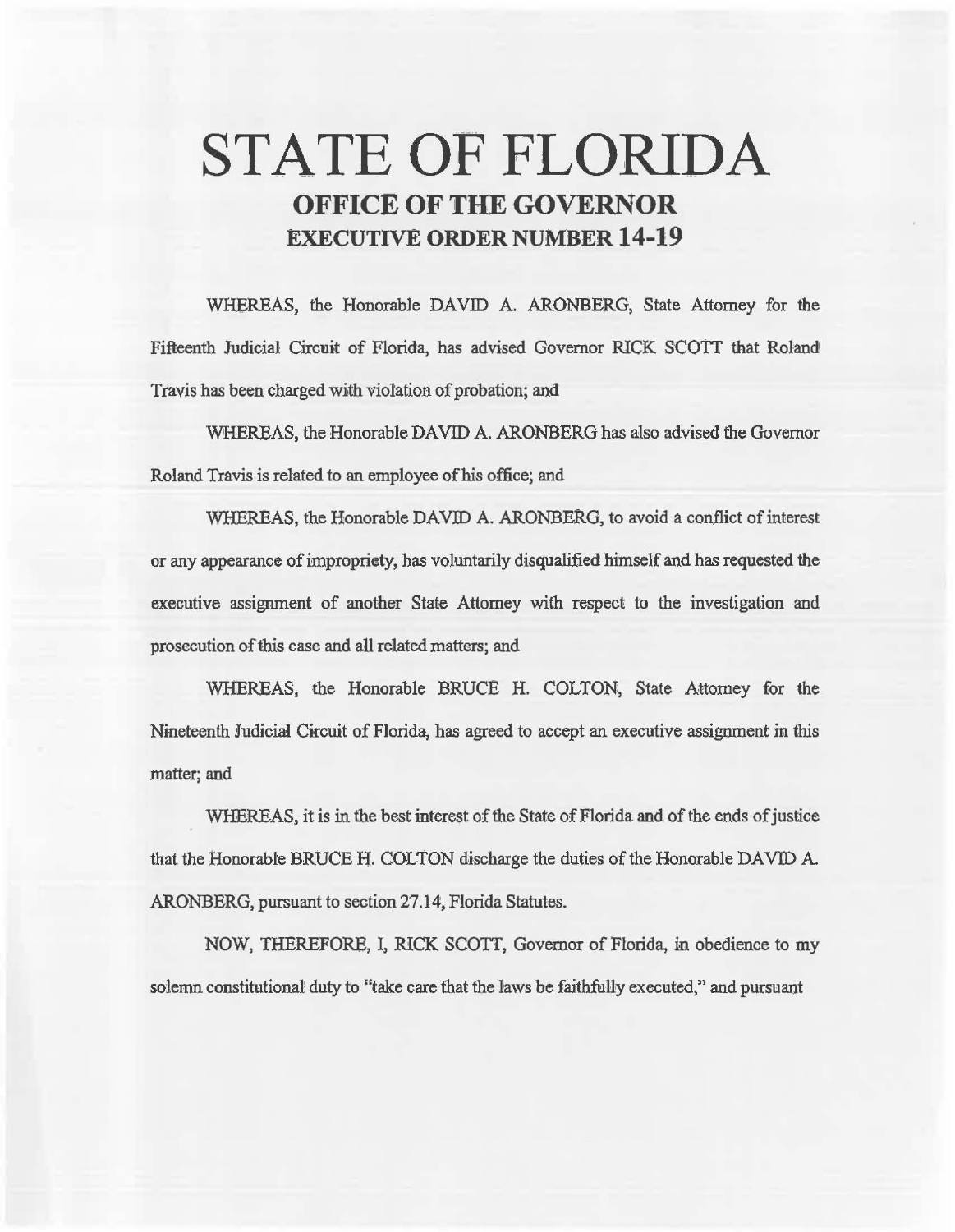to the Constitution and laws of the State of Florida, issue the following Executive Order, effective immediately:

#### Section 1.

The Honorable BRUCE H. COLTON, State Attorney for the Nineteenth Judicial Circuit of Florida, referred to as the "Assigned State Attorney," is assigned to discharge the duties of the Honorable DAVID A. ARONBERG, State Attorney for the Fifteenth Judicial Circuit of Florida, as they relate to the investigation, prosecution and all matters related to Roland Travis.

## Section 2.

The Assigned State Attorney or one or more Assistant State Attorneys and Investigators, who have been designated by the Assigned State Attorney, shall proceed immediately to the Fifteenth Judicial Circuit of Florida, and are vested with the authority to perform the duties prescribed herein.

# Section 3.

All residents of the Fifteenth Judicial Circuit are requested, and all public officials are directed, to cooperate and render whatever assistance is necessary to the Assigned State Attorney, so that justice may be served.

### Section 4.

The period of this Executive Assignment shall be for one  $(1)$  year, to and including January 22, 2015.